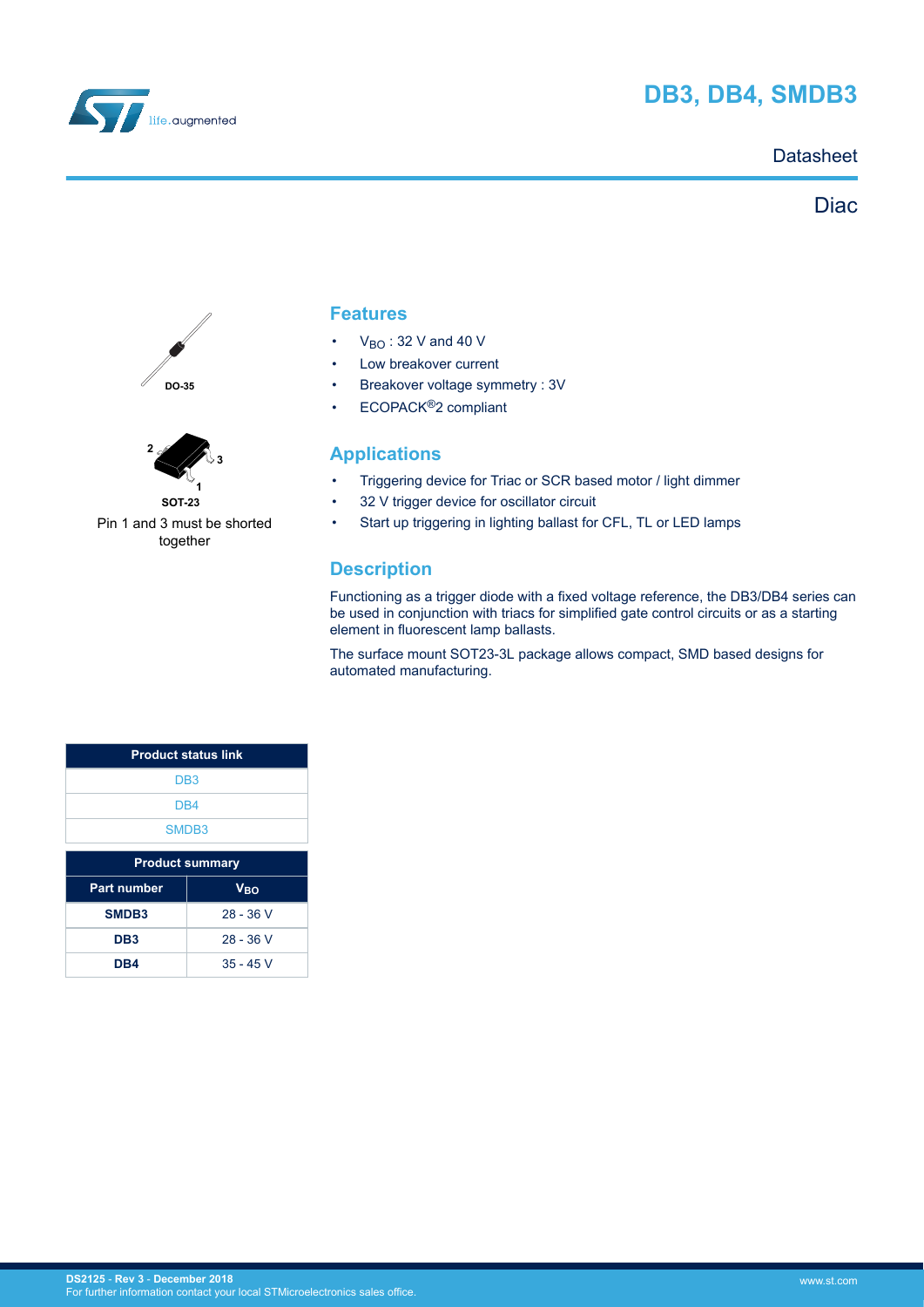# **1 Characteristics**

ST

### **Table 1. Absolute maximum ratings (limiting values), T<sup>j</sup> = 25 °C unless otherwise specified**

| <b>Symbol</b> | Parameter                                                   | <b>Value</b>      | <b>Unit</b> |   |
|---------------|-------------------------------------------------------------|-------------------|-------------|---|
|               | Repetitive peak on-state current, $t_0$ = 20 µs, F = 120 Hz | SMDB <sub>3</sub> | 1.00        | Α |
| <b>ITRM</b>   |                                                             | <b>DB3 / DB4</b>  | 2.00        | Α |
| stg           | Storage junction temperature range                          | $-40$ to $+125$   | °C          |   |
| <b>L:</b>     | Operating junction temperature range                        | $-40$ to $+125$   | °C          |   |

### **Table 2. Electrical characteristics (T<sup>j</sup> = 25 °C unless otherwise specified)**

| <b>Symbol</b>   | <b>Parameter</b>              | <b>Test conditions</b>                        |      | SMDB3 |                 | DB3 DB4 Unit |        |
|-----------------|-------------------------------|-----------------------------------------------|------|-------|-----------------|--------------|--------|
|                 |                               |                                               | Min. | 28    | 28              | 35           |        |
| V <sub>BO</sub> | Breakover voltage (1)         | $C = 10 nF^{(2)}$                             | Typ. | 32    | 32              | 40           | $\vee$ |
|                 |                               |                                               | Max. | 36    | 36              | 45           |        |
| $VBO1 - VBO2$   | Breakover voltage symmetry    | $C = 10 nF^{(2)}$                             | Max. | 3     | 3               | 3            | $\vee$ |
| ΔV              | Dynamic breakover voltage (1) | $V_{\rm BO}$ and $V_{\rm E}$ at 10 mA         | Min. | 10    | 5               | 5            | $\vee$ |
| $V_{\rm O}$     | Output voltage (1)            | See Figure 2. Test circuit, $(R = 20 \Omega)$ | Min. | 10    | 5               | 5            | $\vee$ |
| $I_{BO}$        | Breakover current (1)         | $C = 10$ nF $(2)$                             | Max. | 10    | 50              | 50           | μA     |
| $t_{r}$         | Rise time $(1)$               | See Figure 3. Rise time measurement           | Max. | 0.5   | 2               | 2            | μs     |
| $I_R$           | Leakage current $(1)$         | $V_R$ = 0.5 x $V_{RO}$ max                    | Max. | 1     | 10 <sup>1</sup> | 10           | μA     |
| lp              | Peak current (1)              | See Figure 2. Test circuit                    | Min. | 1     | 0.30            | 0.30         | A      |

*1. Applicable to both forward and reverse directions.*

*2. Connected in parallel to the device*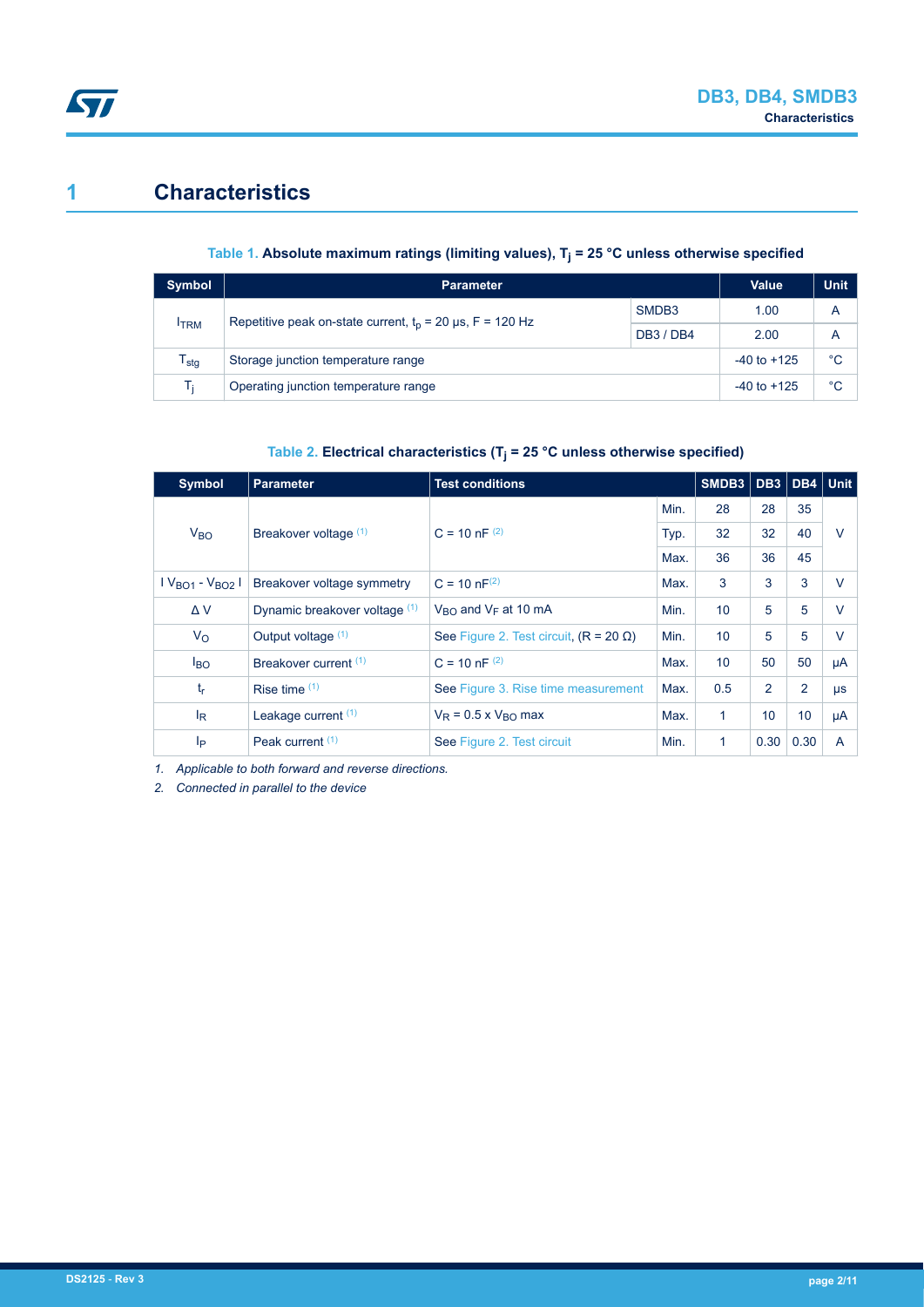







<span id="page-2-0"></span>ST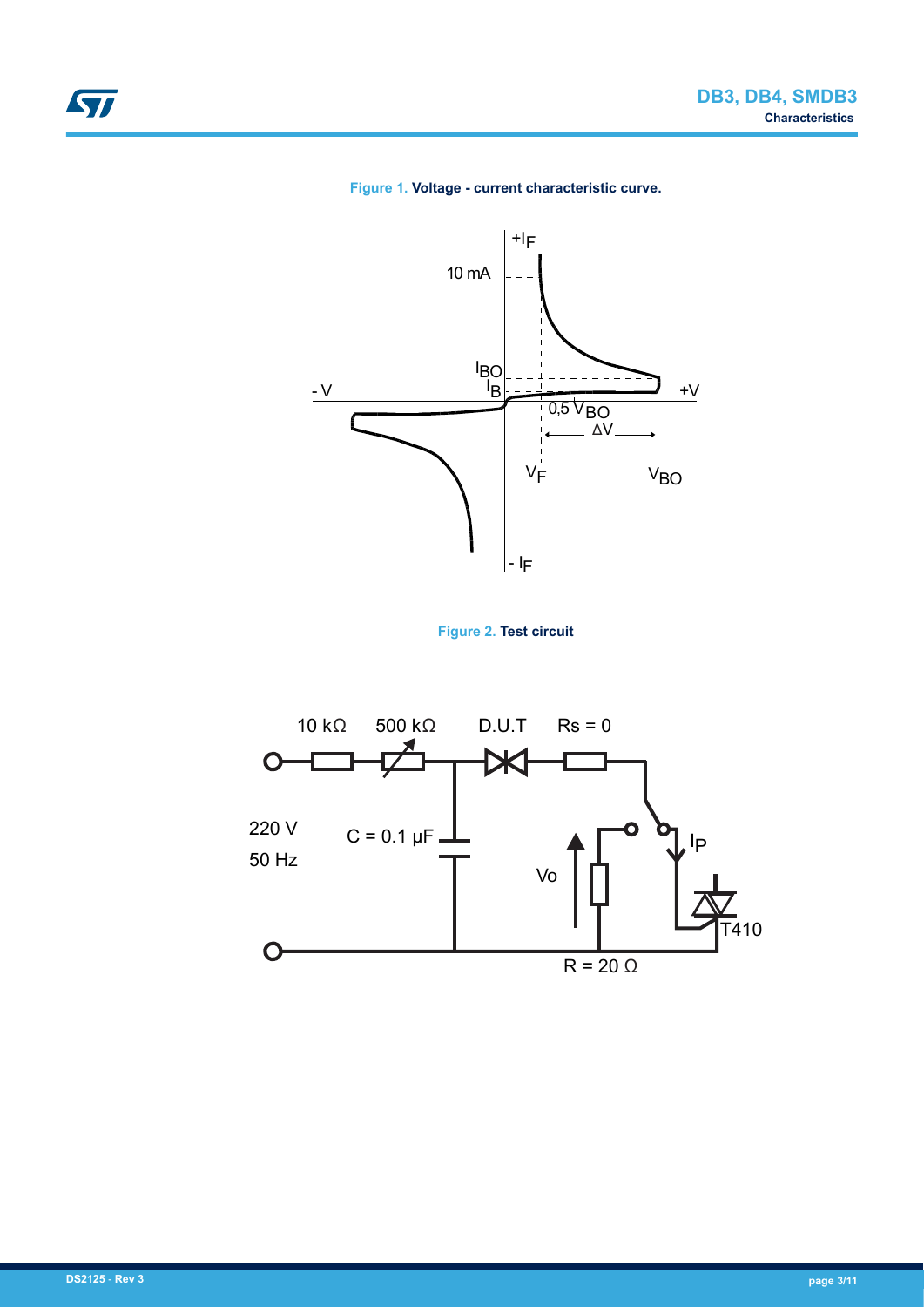### **Figure 3. Rise time measurement**

<span id="page-3-0"></span>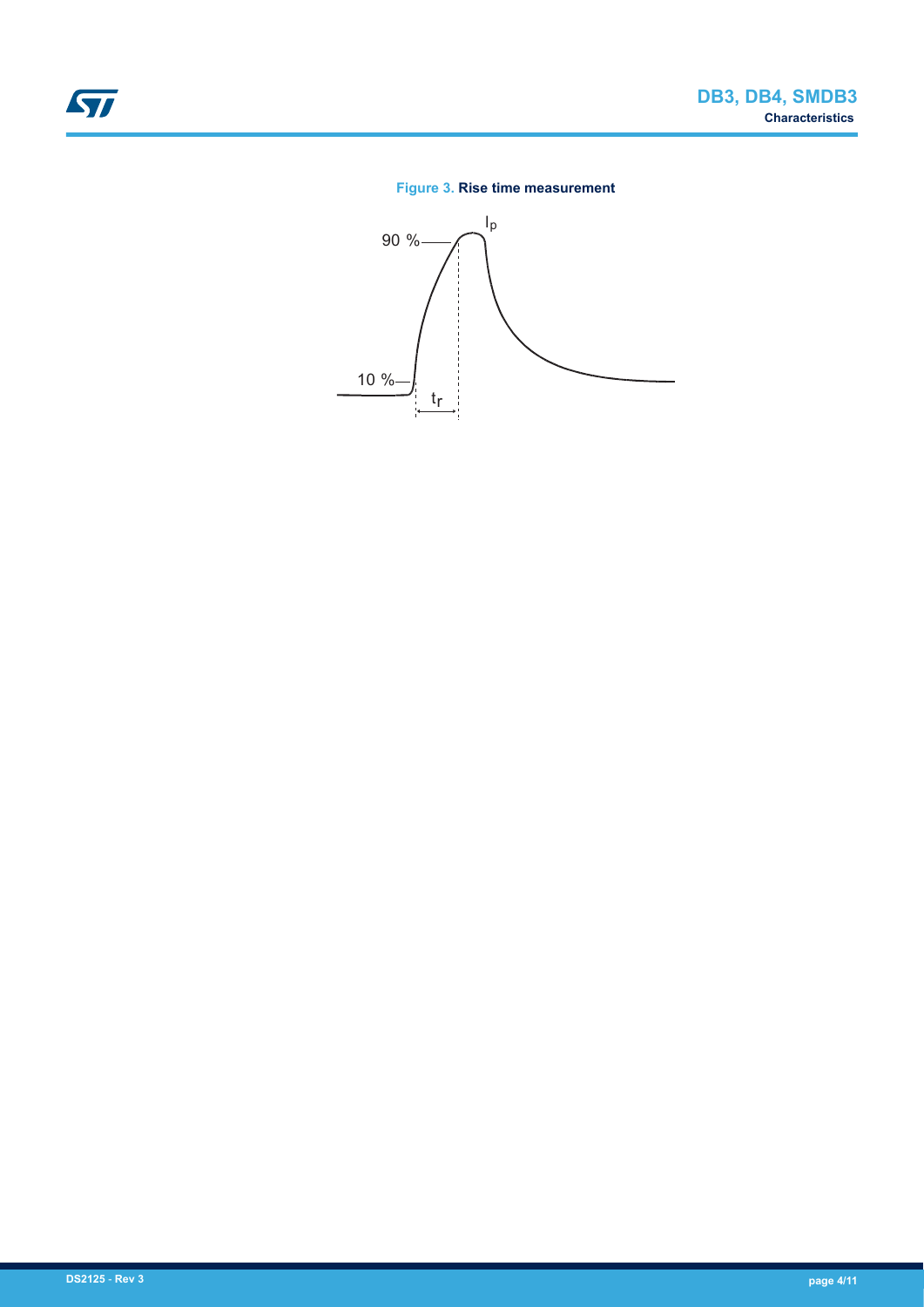

## **1.1 Characteristics curves**



### Figure 6. Triac gate current pulse duration  $t_p$  (to have  $I_p$  > 50 mA) versus Rs and C values (typical values)



*Note: according to Figure 2. Test circuit*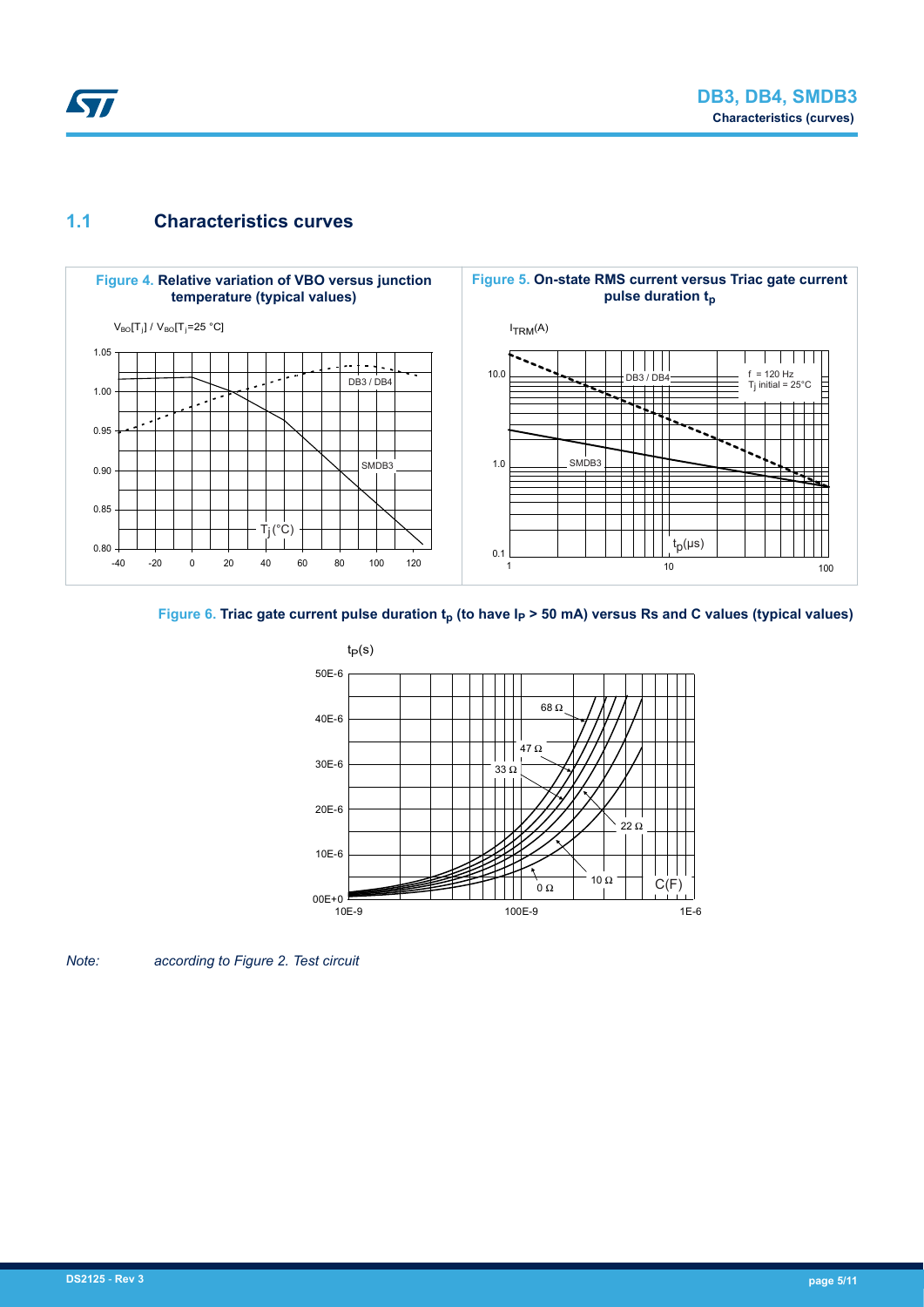# **2 Package information**

In order to meet environmental requirements, ST offers these devices in different grades of [ECOPACK](https://www.st.com/ecopack)® packages, depending on their level of environmental compliance. ECOPACK<sup>®</sup> specifications, grade definitions and product status are available at: [www.st.com.](http://www.st.com) ECOPACK® is an ST trademark.

## **2.1 SOT23 package information**



 $\frac{1}{A1}$ 

L  $\overline{1}$   $\frac{1}{2}$ 

Seating plane

**Figure 7. SOT23-3L package outline**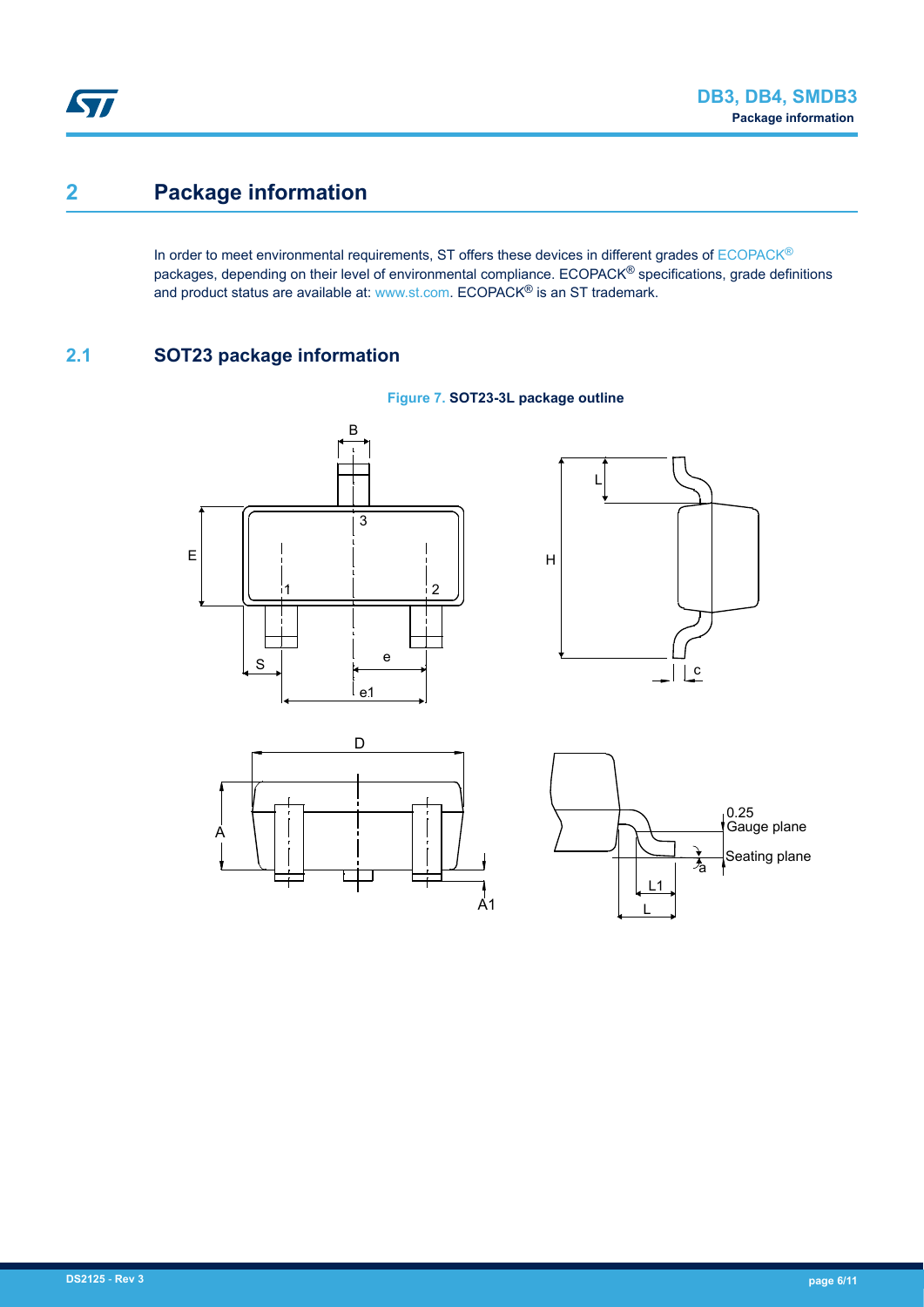|                | <b>Dimensions</b> |                    |             |             |                             |             |
|----------------|-------------------|--------------------|-------------|-------------|-----------------------------|-------------|
| Ref.           |                   | <b>Millimeters</b> |             |             | Inches (for reference only) |             |
|                | Min.              | Typ.               | Max.        | Min.        | Typ.                        | Max.        |
| A              | 0.89              |                    | 1.40        | 0.0350      |                             | 0.0551      |
| A <sub>1</sub> | 0.00              |                    | 0.10        | 0.0000      |                             | 0.0039      |
| B              | 0.30              |                    | 0.51        | 0.0118      |                             | 0.0201      |
| $\mathsf{C}$   | 0.085             |                    | 0.18        | 0.0033      |                             | 0.0071      |
| D              | 2.75              |                    | 3.04        | 0.1083      |                             | 0.1197      |
| e              | 0.85              |                    | 1.05        | 0.0335      |                             | 0.0413      |
| e <sub>1</sub> | 1.70              |                    | 2.10        | 0.0669      |                             | 0.0827      |
| E              | 1.20              |                    | 1.75        | 0.0472      |                             | 0.0689      |
| н              | 2.10              |                    | 3.00        | 0.0827      |                             | 0.1181      |
| L              |                   | 0.60               |             |             | 0.0236                      |             |
| ${\mathsf S}$  | 0.35              |                    | 0.65        | 0.0138      |                             | 0.256       |
| L1             | 0.25              |                    | 0.55        | 0.0098      |                             | 0.0217      |
| a              | $0^{\circ}$       |                    | $8^{\circ}$ | $0^{\circ}$ |                             | $8^{\circ}$ |

### **Table 3. SOT23-3L package mechanical data**

### **Figure 8. SOT23-3L footprint in mm**

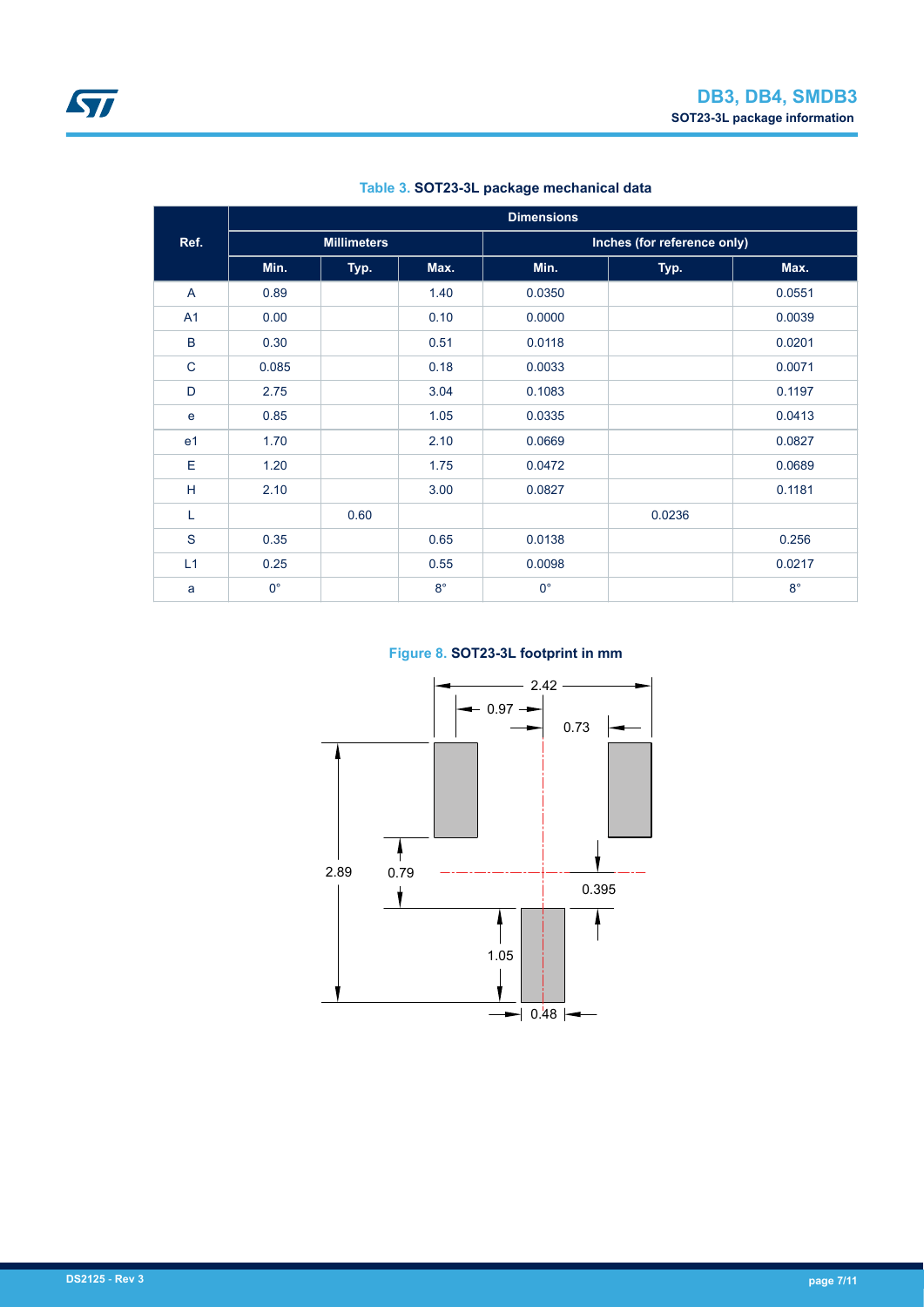

## **2.2 DO-35 package information**





### **Table 4. DO-35 package mechanical data**

|      | <b>Dimensions</b>  |       |       |                             |  |
|------|--------------------|-------|-------|-----------------------------|--|
| Ref. | <b>Millimeters</b> |       |       | Inches (for reference only) |  |
|      | Min.               | Max.  | Min.  | Max.                        |  |
| Α    | 3.05               | 4.50  | 0.120 | 0.177                       |  |
| B    | 1.53               | 2.00  | 0.060 | 0.079                       |  |
| C    | 28.00              | 31.00 | 1.102 | 1.220                       |  |
| D    | 0.46               | 0.55  | 0.018 | 0.022                       |  |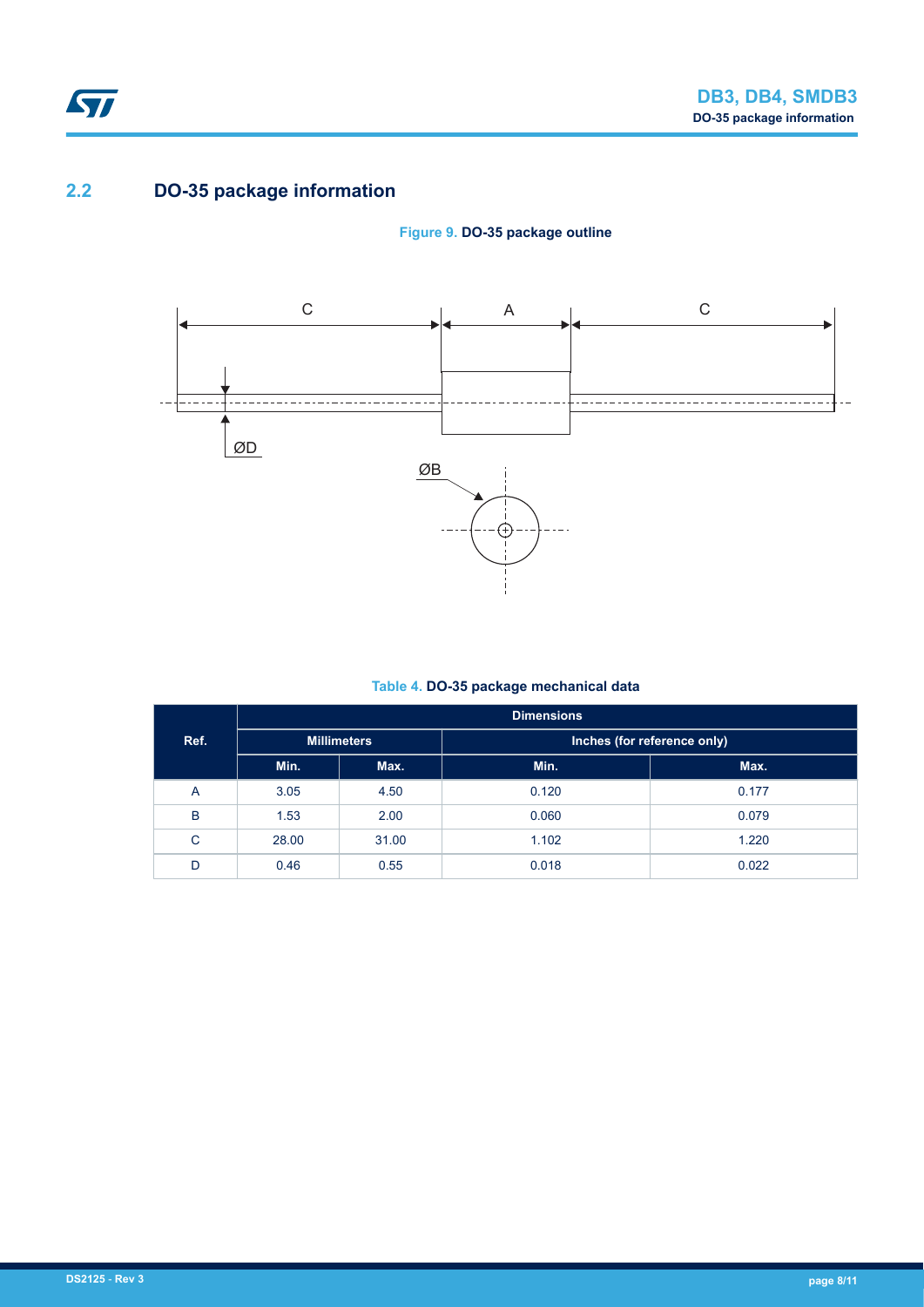

# **3 Ordering information**

### **Figure 10. Ordering information scheme**



 $4 = V_{BO}$  typ. = 40 V

#### **Table 5. Ordering information**

| Order code        | <b>Marking</b>       | Package       | Weight            | Base qty. | Delivery mode |
|-------------------|----------------------|---------------|-------------------|-----------|---------------|
| SMDB <sub>3</sub> | DB3                  | <b>SOT-23</b> | 0.01 <sub>q</sub> | 3000      | Tape and reel |
| DB <sub>3</sub>   | DB3 (Blue Body Coat) | DO-35         | 0.15q             | 5000      | Tape and reel |
| DB4               | DB4 (Blue Body Coat) |               | 0.15q             | 5000      | Tape and reel |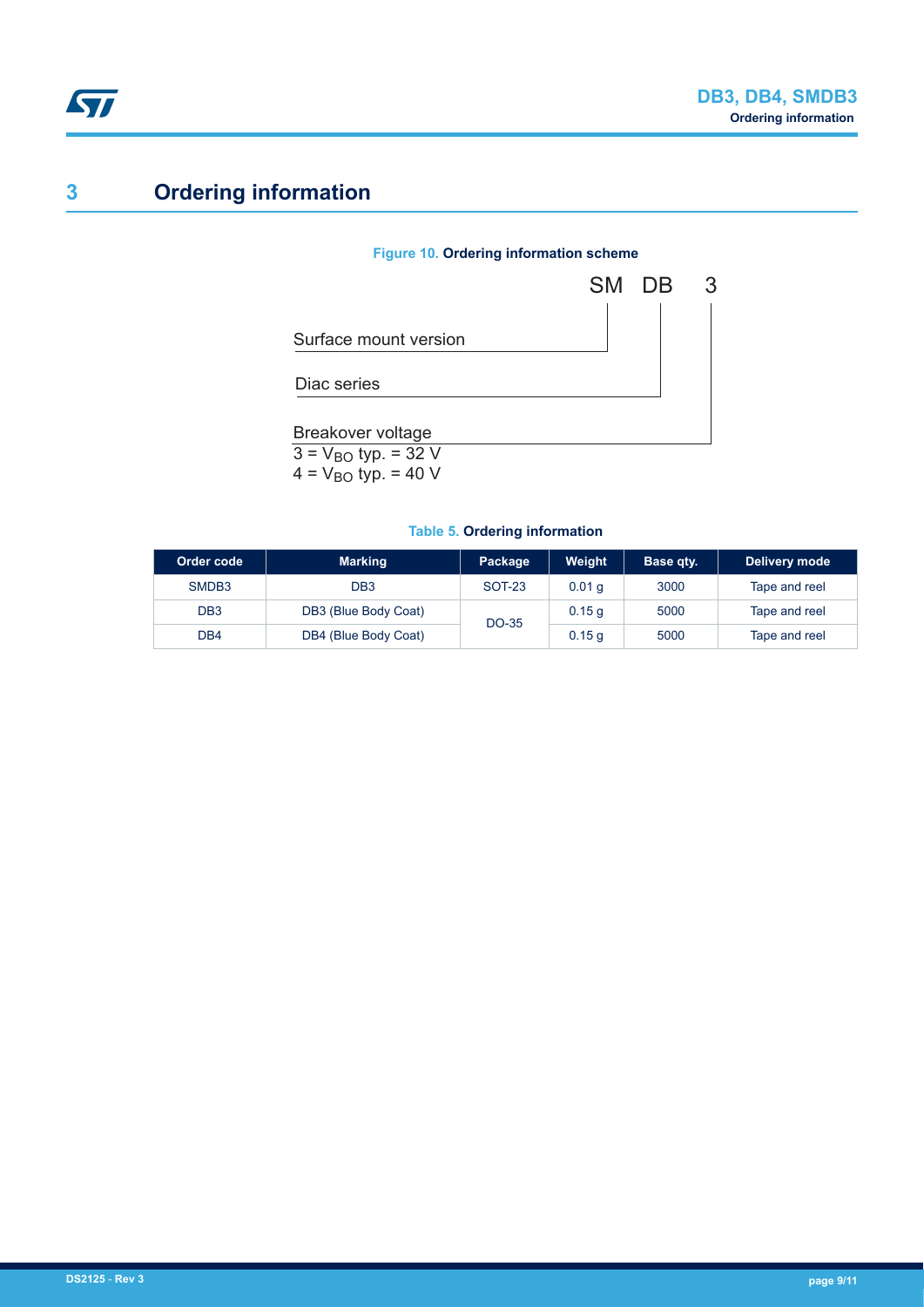# **Revision history**

### **Table 6. Document revision history**

| <b>Date</b> | <b>Version</b> | <b>Changes</b>                            |
|-------------|----------------|-------------------------------------------|
| 18-Jun-2018 |                | First release.                            |
| 14-Dec-2018 |                | Minor text change to improve readability. |